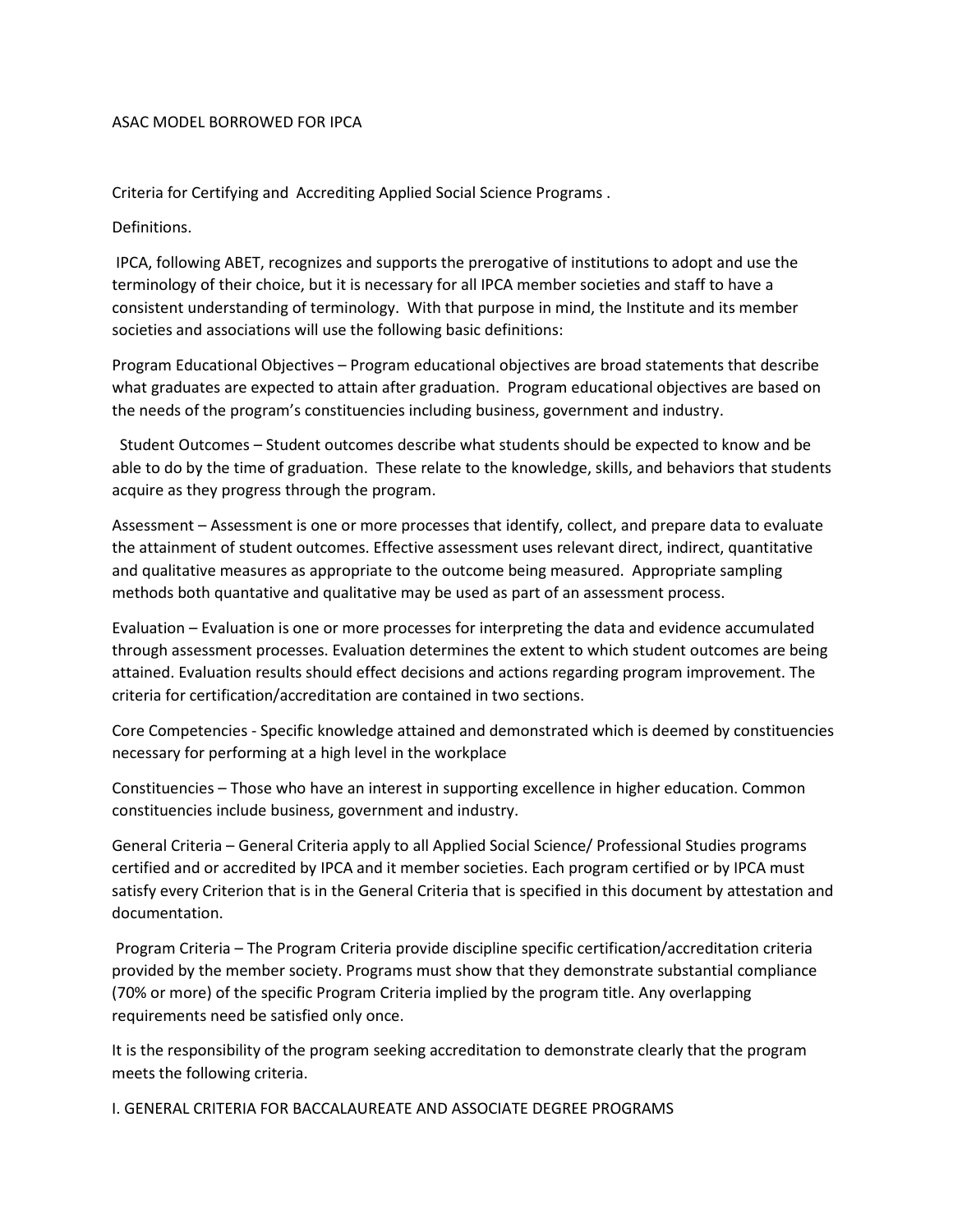Criterion 1. Students Student performance must be evaluated. Student progress must be monitored to assure success in attaining student outcomes, thereby enabling program graduates to attain the goals and educational objectives of the institution. Students must be advised regarding curriculum, professional responsibility and career opportunities. The program must demonstrate that it has effective policies for accepting both new and transfer students, awarding appropriate academic credit for courses taken at other institutions, and awarding appropriate academic credit for creditable work (e.g. professional certifications) in lieu of courses taken at the institution. The program must have and enforce procedures to ensure and document that students who graduate meet all graduation requirements. WE DO THIS IN CATEGORY #3

Criterion 2. Program Educational Objectives The program must have published program educational objectives that are consistent with the mission of the institution, the needs of the program's various constituencies (such as business, government and industry), and these criteria. There must be a documented, systematically utilized, and effective process, involving program constituencies, for the periodic review of these program educational objectives that ensures they remain consistent with the institutional mission, the program's constituents' needs, and these criteria.

# WE DO THIS IN CATEGORY 1

Criterion 3. Student Outcomes The program must have documented student outcomes that prepare graduates to attain the program educational objectives. There must be a documented and effective process for the periodic review and revision of these student outcomes.

A. Baccalaureate degree programs must demonstrate that graduates have:

(a) an ability to apply knowledge of the discipline related applied sciences (b) an ability to design and conduct research, as well as to analyze and interpret data (c) an ability to formulate or design a system, process, or program to meet desired needs (d) an ability to function on multidisciplinary teams (e) an ability to identify and solve applied social science problems (f) an understanding of professional and ethical responsibility (g) an ability to communicate effectively (h) the broad education necessary to understand the impact of solutions in a global and societal context (i) a recognition of the need for and an ability to engage in life-long learning (j) a knowledge of contemporary issues (k) an ability to use the techniques, skills, and modern scientific and technical tools necessary for professional practice.

B. Associate degree programs must demonstrate that graduates have:

(a) an ability to apply knowledge of the discipline related disciplines (b) an ability to understand the importance of research, as well as to analyze and interpret data (c) an ability to identify, formulate, and solve applied social science problems (d) an ability to function on team (e) an understanding of professional and ethical responsibility (f) an ability to communicate effectively (g) a recognition of the need for and an ability to engage in life-long learning (h) a knowledge of contemporary issues (i) an ability to use the techniques, skills, and modern applied science tools necessary for professional practice

# CATEGORY 3

Criterion 4. Continuous Improvement The program must regularly use appropriate, documented processes for assessing and evaluating the extent to which the student outcomes are being attained.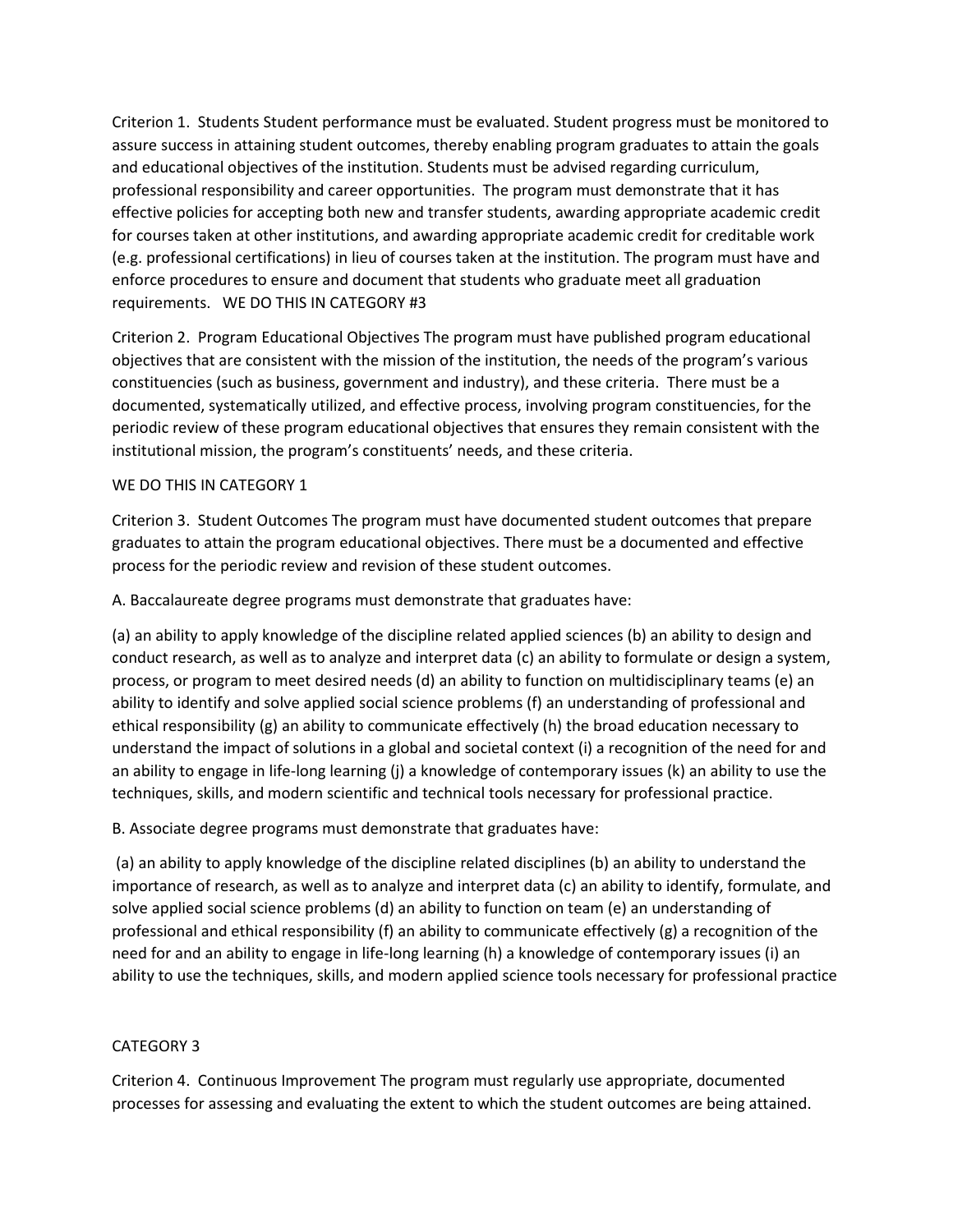The results of these evaluations must be systematically utilized as input for the continuous improvement of the program. Other available information may also be used to assist in the continuous improvement of the program. CATEGORY 5

Criterion 5. Curriculum The curriculum requirements specify subject areas appropriate to applied science programs but do not prescribe specific courses. The program's faculty must assure that the curriculum devotes adequate attention and time to each component, consistent with the objectives of the program and institution.

 The curriculum must include: a. a combination of college-level research methods , statistical analysis and basic sciences (some with experimental experience) appropriate to the discipline b. applied science topics appropriate to the program c. a general education component that complements the technical content of the curriculum and is consistent with the program and institution objectives. Students in baccalaureate degree programs must also be prepared for applied social science practice through a curriculum culminating in a capstone experience based on the cumulative knowledge and skills acquired in earlier course work.

Criterion 6. Faculty Each faculty member teaching in the program must have expertise and educational background consistent with the contributions to the program expected from the faculty member. The competence of faculty members must be demonstrated by such factors as education, professional credentials and certifications, professional experience, ongoing professional development, contributions to the discipline, teaching effectiveness, and communication skills. Collectively, the faculty must have the breadth and depth to cover all curricular areas of the program. The faculty serving in the program must be of sufficient number to maintain continuity, stability, oversight, student interaction, and advising. Each faculty member must have sufficient responsibility and authority to improve the program through definition and revision of program educational objectives and student outcomes as well as through the implementation of a program of study that fosters the attainment of student outcomes.

## CATEGORY 2

Criterion 7. Facilities Classrooms, offices, laboratories, and associated equipment must be adequate to support attainment of the student outcomes and to provide an atmosphere conducive to learning. Modern tools, equipment, computing resources, and laboratories appropriate to the program must be available, accessible, and systematically maintained and upgraded to enable students to attain the student outcomes and to support program needs. Students must be provided appropriate guidance regarding the use of the tools, equipment, computing resources, and laboratories available to the program.

The library services and the computing and information infrastructure must be adequate to support the scholarly and professional activities of the students and faculty.

CATEGORIES 1and 3